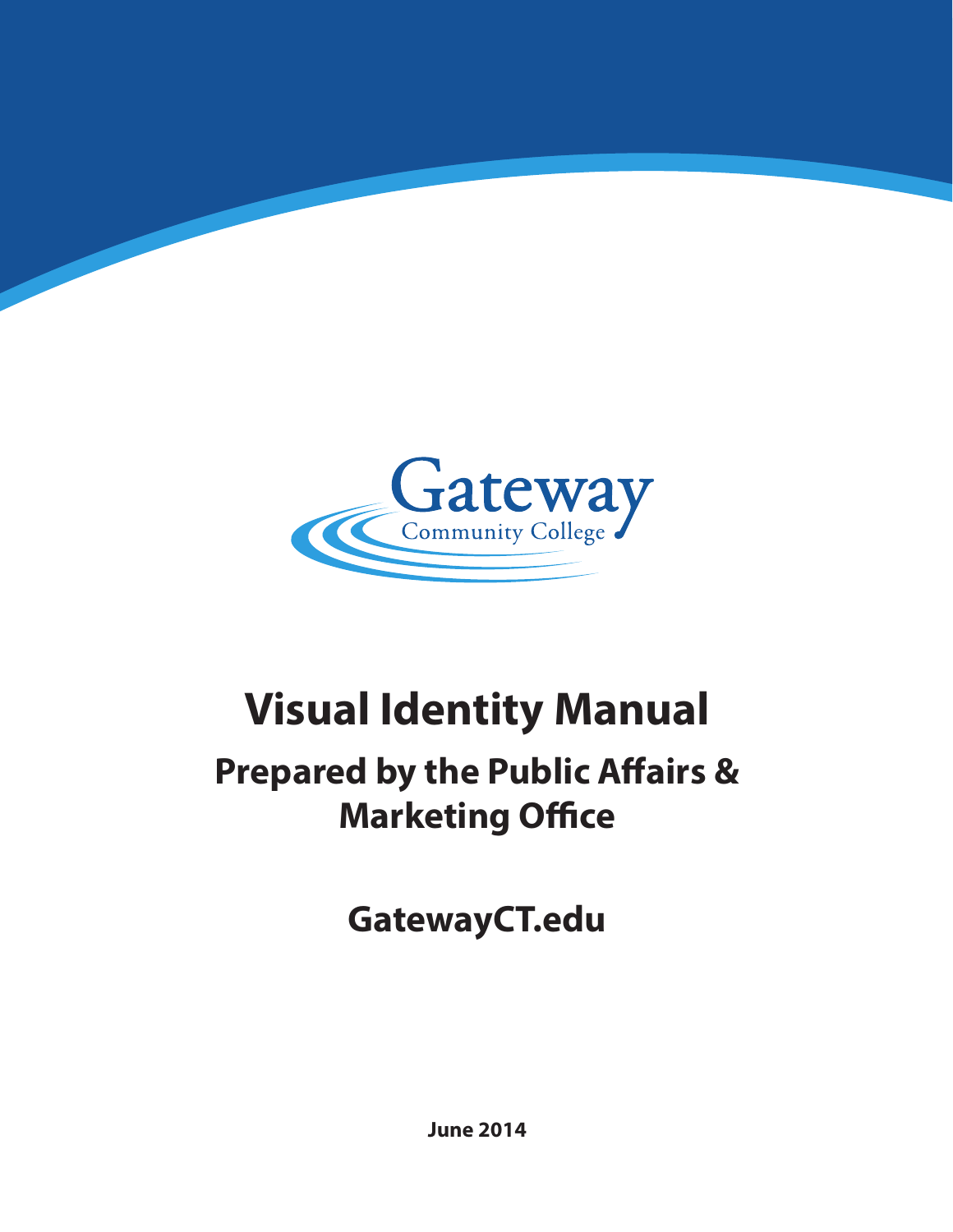#### **Identity Guidelines**

Every publication of the College can benefit from Gateway Community College's identity by the use of key visual signifiers—the GCC logo, approved GCC typeface, and Gateway blues.

Gateway Community College benefits from the diversity of graphic communication styles that results from meeting the varied needs of its many audiences. But we also share a common interest in reinforcing GCC's reputation for excellence, to which all parts of the College contribute and from which we all benefit.

The GCC logo embodies Gateway's "identity" and assures audiences of a publication's strong connection to the College and the State. The Gateway logo features a direct and confident "Gateway Community College" set in the Adobe Garamond typeface. It is carefully proportioned to work at small and moderate sizes in all publications—Web and print. Please follow guidelines for use to ensure that the logo retains its impact.

The logo must never be cropped, rotated, manipulated or modified under any circumstances. Do not remove or modify its graphic elements, apply effects that change the look of the graphic, modify the color(s), or add text, symbols or graphics (see following pages for examples).

#### **Logo Uses**

The Gateway Community College logo should be included on all publications of the College—web and print—to affirm the publication's status as emanating from Gateway Community College. The logo should be used in all situations that call for the official mark of the College such as in publications and at public events that visually represent Gateway Community College as a sponsor.

### **Official Available Logos**

All full-color applications should use the CMYK process logo. For one- and two-color applications, the Gateway blues (PMS 294 & PMS 550) logo should be used. The black logo may be used when black ink is the only color option. At no time should the logo's opacity be less than 100%.



2-color logo / GCClogo\_CMYK



black logo / GCClogo\_black

If a "reversed" logo is required (where the color of the substrate shows through), use the reversed white version. Do not manually reverse the logo under any circumstances. The reversed logo may be printed with only white ink.



reversed logo / GCClogo\_whiteoutlined

#### **Gateway Colors**

The official College colors are GCC Blue (Pantone 294) and GCC Light Blue (Pantone 550). Consistent use of an institutional color palette is critical to the success of the College's visual identity system. The table below provides specifications in the most common color systems.



### **Sizing & Scale**

In print, the Gateway logo should be large enough to ensure legibility and a proper hierarchical relationship to other typographic elements. On the Web, the Gateway logo should be no smaller than shown below. If the logo must be scaled, the entire graphic must be enlarged or reduced proportionately to preserve the width-to-height ratio. The logo should never be reproduced smaller than 5/16" (0.3125") high.

#### **Do not horizontally or vertically scale the Gateway logo.**

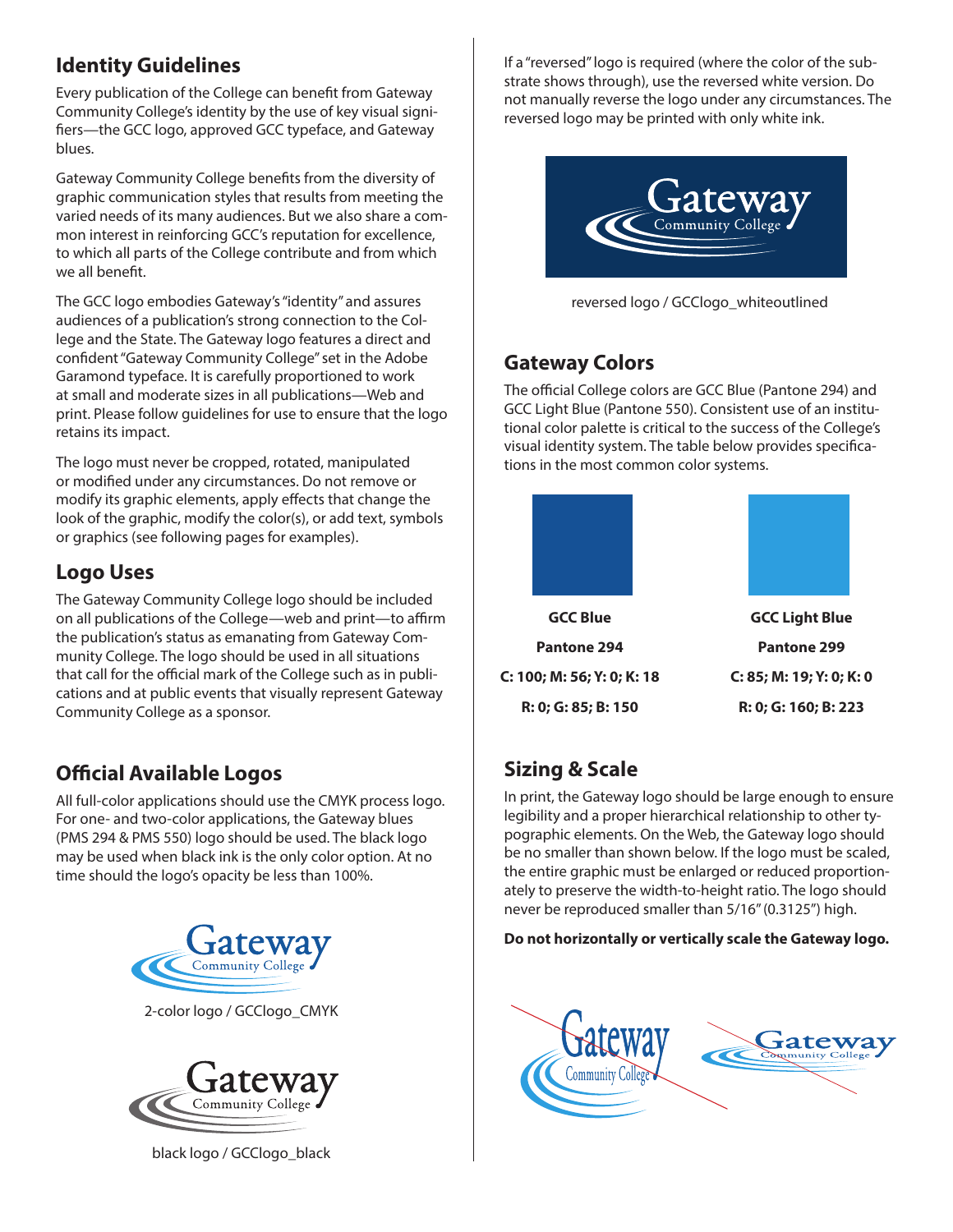#### **Incorrect Uses of the Logo**



Do not modify the colors.



Do not add visual elements or text that is not part of the original design.



Do not rotate the logo or skew its



Do not embellish or remove any elements from the logo.



Do not screen the logo or reduce its opacity.



rotate the logo or skew its<br>original proportion. That compromise its readability that compromise its readability.



Do not modify or change the font of the logo.



Do not place a dark-colored word mark over a dark-colored background.

#### **Spacing Requirements**

Do not crowd the logo with text or images that interfere with its legibility. Surround it with a minimum of 1/4" clear space to separate it from other graphic elements.



#### **Gateway Wordmarks**

Gateway wordmarks adhere to strict typographic specifications and are derived by extending the GCC logo with the name of a GCC organization and/or department:

Logo + "extension" (organization name) = wordmark

The typography of the extension varies according to the role of a GCC organization. Academic departments should be listed in italics in Adobe Garamond Pro and centered below the logo, with appropriate white space (as shown below).



*Office of the Dean*